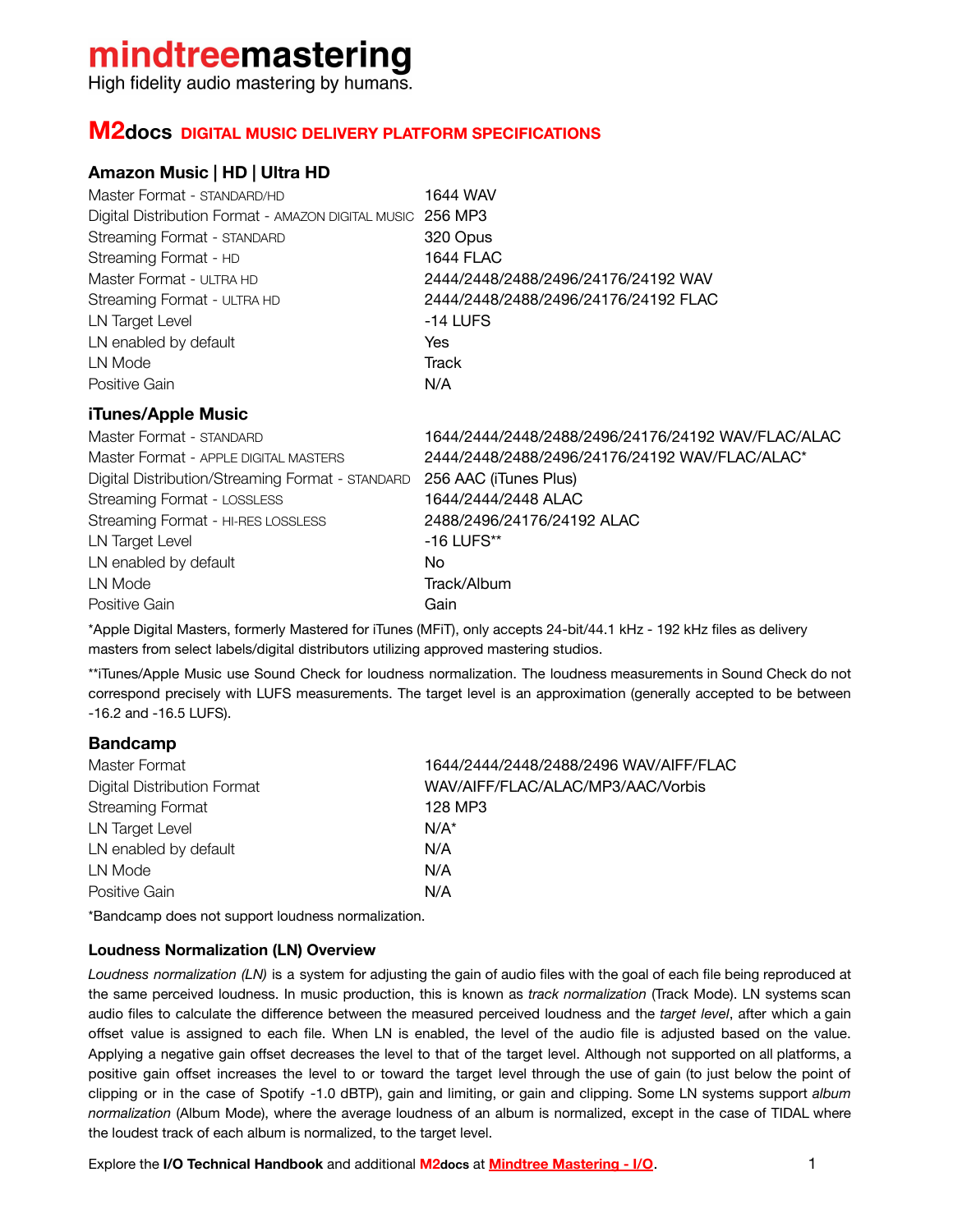## mindtreemastering

High fidelity audio mastering by humans.

#### **M2docs DIGITAL MUSIC DELIVERY PLATFORM SPECIFICATIONS**

#### **Deezer**

| Master Format               | 1644 WAV          |
|-----------------------------|-------------------|
| Streaming Format - LOW      | 64 HE-AAC v1      |
| Streaming Format - STANDARD | 128 MP3           |
| Streaming Format - HIGH     | 320 MP3           |
| Streaming Format - LOSSLESS | <b>1644 FLAC</b>  |
| LN Target Level             | -15 LUFS          |
| LN enabled by default       | Yes (mandatory)   |
| LN Mode                     | <b>Track</b>      |
| Positive Gain               | N/A               |
| Pandora                     |                   |
| Master Format               | 1644 WAV          |
| <b>MOBILE APPS</b>          |                   |
| Streaming Format - LOW      | 32 HE-AAC v1      |
| Streaming Format - STANDARD | 64 HE-AAC v1      |
| Streaming Format - HIGH     | 192 MP3           |
| LN Target Level             | $-16$ LUFS*       |
| LN enabled by default       | Yes (mandatory)   |
| LN Mode                     | <b>Track</b>      |
| Positive Gain               | $Gain + clipping$ |
| <b>WEB BROWSER</b>          |                   |
| Streaming Format - STANDARD | 64 HE-AAC v1      |
| Streaming Format - HIGH     | 192 MP3           |
| LN Target Level             | $-16$ LUFS*       |
| LN enabled by default       | Yes (mandatory)   |
| LN Mode                     | <b>Track</b>      |
| Positive Gain               | Gain + clipping   |

\*Pandora's loudness measurements do not correspond precisely with LUFS measurements. The target level is an approximation.

#### **SoundCloud**

Master Format 1648 WAV/AIFF/FLAC/ALAC Streaming Format - STANDARD 64 Opus Streaming Format - HIGH 256 AAC LN Target Level **CONTACT CONTACT ACTS** LN enabled by default Yes (mandatory) LN Mode Track Positive Gain **Gain** + limiting **1644** 16-bit/44.1 kHz PCM audio **24176** 24-bit/176.4 kHz PCM audio **1648** 16-bit/48 kHz PCM audio **24192** 24-bit/192 kHz PCM audio **2444** 24-bit/44.1 kHz PCM audio **24352** 24-bit/352.8 kHz PCM audio **2448** 24-bit/48 kHz PCM audio **24384** 24-bit/384 kHz PCM audio **2488** 24-bit/88.2 kHz PCM audio Lossy file format bit rates (measured in kbps): **2496** 24-bit/96 kHz PCM audio **24, 32, 48, 64**, **96**, **128, 160, 192**, **256, 320**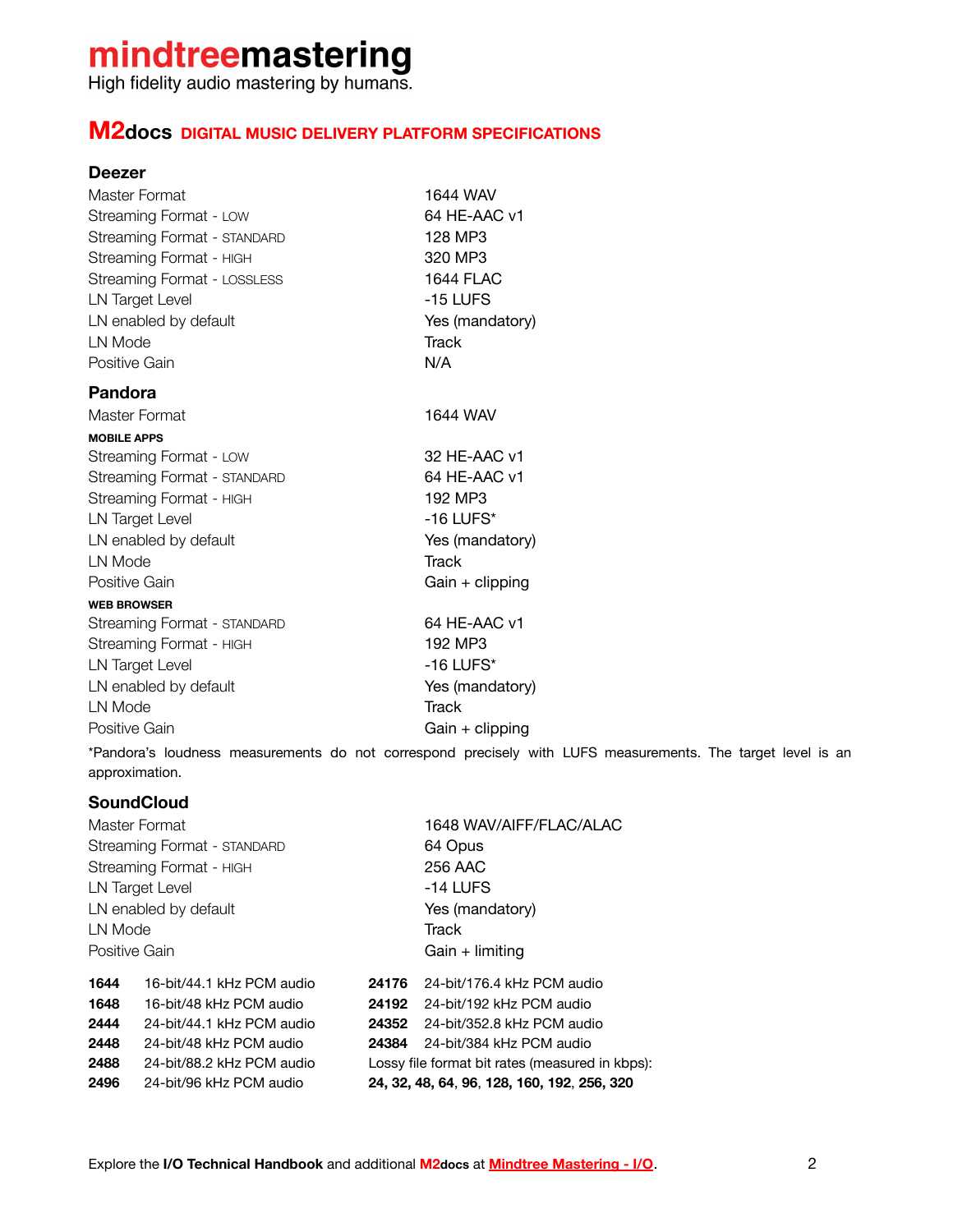# **mindtreemastering**<br>High fidelity audio mastering by humans.

### **M2docs DIGITAL MUSIC DELIVERY PLATFORM SPECIFICATIONS**

#### **Spotify**

| Master Format                                                    | 1644/2444/2448/2488/2496 WAV/FLAC                |
|------------------------------------------------------------------|--------------------------------------------------|
| <b>DESKTOP/MOBILE/TABLET APPS</b>                                |                                                  |
| Streaming Format - LOW                                           | 24 HE-AAC v2                                     |
| Streaming Format - NORMAL                                        | 96 Vorbis                                        |
| Streaming Format - HIGH                                          | 160 Vorbis                                       |
| Streaming Format - VERY HIGH                                     | 320 Vorbis                                       |
| Streaming Format - HiFi                                          | <b>1644 FLAC</b>                                 |
| LN Target Level - Loud                                           | $-11$ LUFS*                                      |
| LN Target Level - Normal                                         | -14 LUFS (Default)*                              |
| LN Target Level - Quiet                                          | $-23$ LUFS*                                      |
| LN enabled by default                                            | Yes                                              |
| LN Mode                                                          | Track/Album                                      |
| Positive Gain                                                    | Gain/Gain + limiting (Loud LN target level only) |
| *The target level is adjustable on Spotify Premium only.         |                                                  |
| <b>WEB PLAYER</b>                                                |                                                  |
| Streaming Format - NORMAL                                        | <b>128 AAC</b>                                   |
| Streaming Format - HIGH                                          | 256 AAC                                          |
| <b>LN Target Level</b>                                           | $N/A^*$                                          |
| LN enabled by default                                            | N/A                                              |
| LN Mode                                                          | N/A                                              |
| Positive Gain                                                    | N/A                                              |
| *The Spotify Web Player does not support loudness normalization. |                                                  |
| <b>TIDAL</b>                                                     |                                                  |
| Master Format - STANDARD/HiFi                                    | 1644 WAV                                         |
| Streaming Format - STANDARD                                      | 320 AAC                                          |
| Streaming Format - HiFi                                          | <b>1644 FLAC</b>                                 |
| Master Format - MASTER (MQA)                                     | 2444/2448/2488/2496/24176/24192/24352/24384 WAV  |
| Streaming Format - MASTER (MQA)                                  | 2444/2448/2488/2496/24176/24192/24352/24384 FLAC |
| LN Target Level                                                  | -14 LUFS                                         |
| LN enabled by default                                            | Yes                                              |
| LN Mode                                                          | Album                                            |
| Positive Gain                                                    | N/A                                              |
| YouTube                                                          |                                                  |
|                                                                  |                                                  |
| Master Format<br>Recommended Music Video Master Format           | 1644/2444/2448/2488/2496 WAV/FLAC                |
|                                                                  | 2444 WAV/FLAC                                    |
| Streaming Format - MP4                                           | <b>128 AAC</b>                                   |
| Streaming Format - WebM                                          | 50/70/160 Opus                                   |
| LN Target Level                                                  | -14 LUFS                                         |
| LN enabled by default                                            | Yes (mandatory)                                  |
| LN Mode<br>Positive Gain                                         | <b>Track</b><br>N/A                              |
|                                                                  |                                                  |